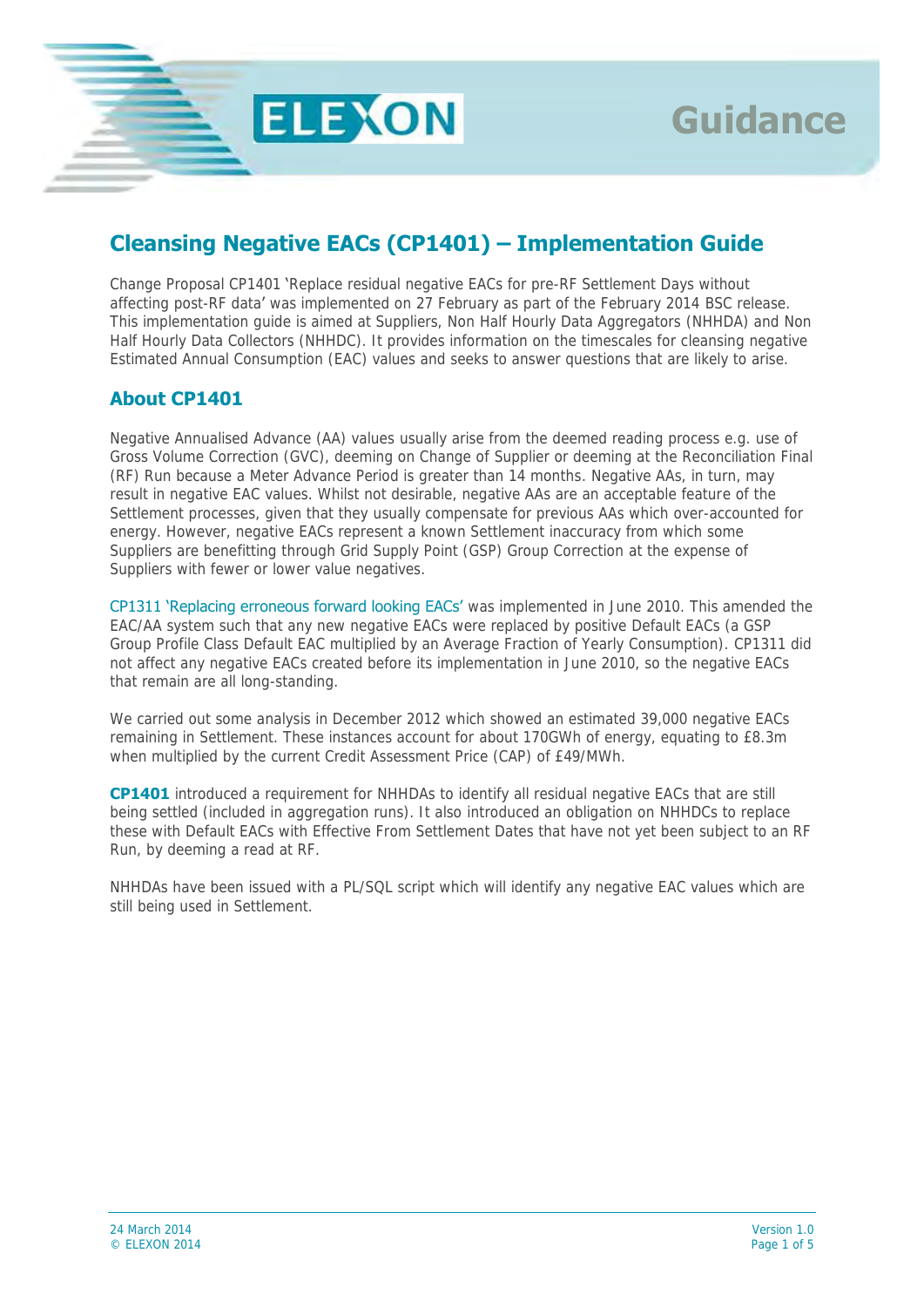# **Your Questions Answered**

# **What are the timescales for cleansing negative EACs?**

| <b>WHO</b>      | <b>WHEN</b>          | <b>WHAT</b>                                                                                                                                                                                                                                                            |
|-----------------|----------------------|------------------------------------------------------------------------------------------------------------------------------------------------------------------------------------------------------------------------------------------------------------------------|
| ELEXON          | 27 Feb 2014          | Make NHHDA scripts available on the ELEXON Portal.                                                                                                                                                                                                                     |
| NHHDA           | By 1 May 2014        | NHHDAs can download the scripts from the ELEXON Portal and run<br>their own tests (as required).                                                                                                                                                                       |
| ELEXON          | 1 May 2014           | Issue request to NHHDAs to run the scripts.                                                                                                                                                                                                                            |
| <b>NHHDA</b>    | By 16 May 2014       | NHHDAs will have 10 working days to run the scripts and provide<br>the output files to the relevant Suppliers.                                                                                                                                                         |
| <b>SUPPLIER</b> | By 23 May 2014       | Suppliers will have five working days from receipt of the files, to<br>distribute them to the relevant NHHDC (so a Supplier will have until<br>23 May, if files are not received until the NHHDA deadline of 16 May).                                                  |
| <b>NHHDC</b>    | By 18 August<br>2014 | NHHDCs will have <b>sixty working days</b> to process the negative EACs<br>in their reports. This will involve deeming Meter readings at RF using<br>the negative EAC, calculating a revised negative AA and replacing the<br>forward negative EAC with a Default EAC. |
| <b>FLEXON</b>   | September<br>2014    | Depending on feedback from NHHDCs, ELEXON may ask all (or<br>selected) NHHDAs to re-run the script to check that all relevant<br>negative EACs have been cleansed.                                                                                                     |

The implementation timetable for CP1401 is shown below.

# **What date should NHHDAs use when running the script?**

NHHDAs should use the date of the latest RF Run on the date the script is run. We will notify NHHDAs of these dates when we send out the request to run the script on 1 May.

# **Will all negative EACs be reported?**

No. The script will only select negative EACs that are expected to be included in aggregation runs. If the NHHDA was de-appointed more than 14 months ago, the EAC will not be reported. Similarly, if the negative EAC has been superseded by an AA or a later positive EAC, the negative EAC will not be reported. The script will take into account negative EACs superseded by AAs or positive EACs from NHHDCs with later appointments within the same Supplier Registration.

# **Will negative EACs be reported for de-energised Metering Systems?**

Yes. Negative EACs will be reported for de-energised Metering Systems (whether in the NHHDC view, Supplier Meter Registration Service (SMRS) view or both). Negative EACs will be excluded from aggregation where the SMRS-view is de-energised, so there is no obligation under CP1401 to cleanse these EACs. However, NHHDCs may choose to do so. This will prevent them being re-instated, if the Metering System is re-energised and no reading is processed, and will prevent future validation issues. If an NHHDA believes that some or all negative EACs are not impacting Settlement as a result of the Metering System being de-energised in the SMRS view (which can be confirmed by the 'Aggregation Audit Log' (L0038)), they should notify the relevant Suppliers when sending the files. Suppliers should then notify the NHHDC. In most cases the NHHDC and NHHDA will be the same organisation, so the NHHDC will have access to the (SMRS-view) Energisation Status in NHHDA.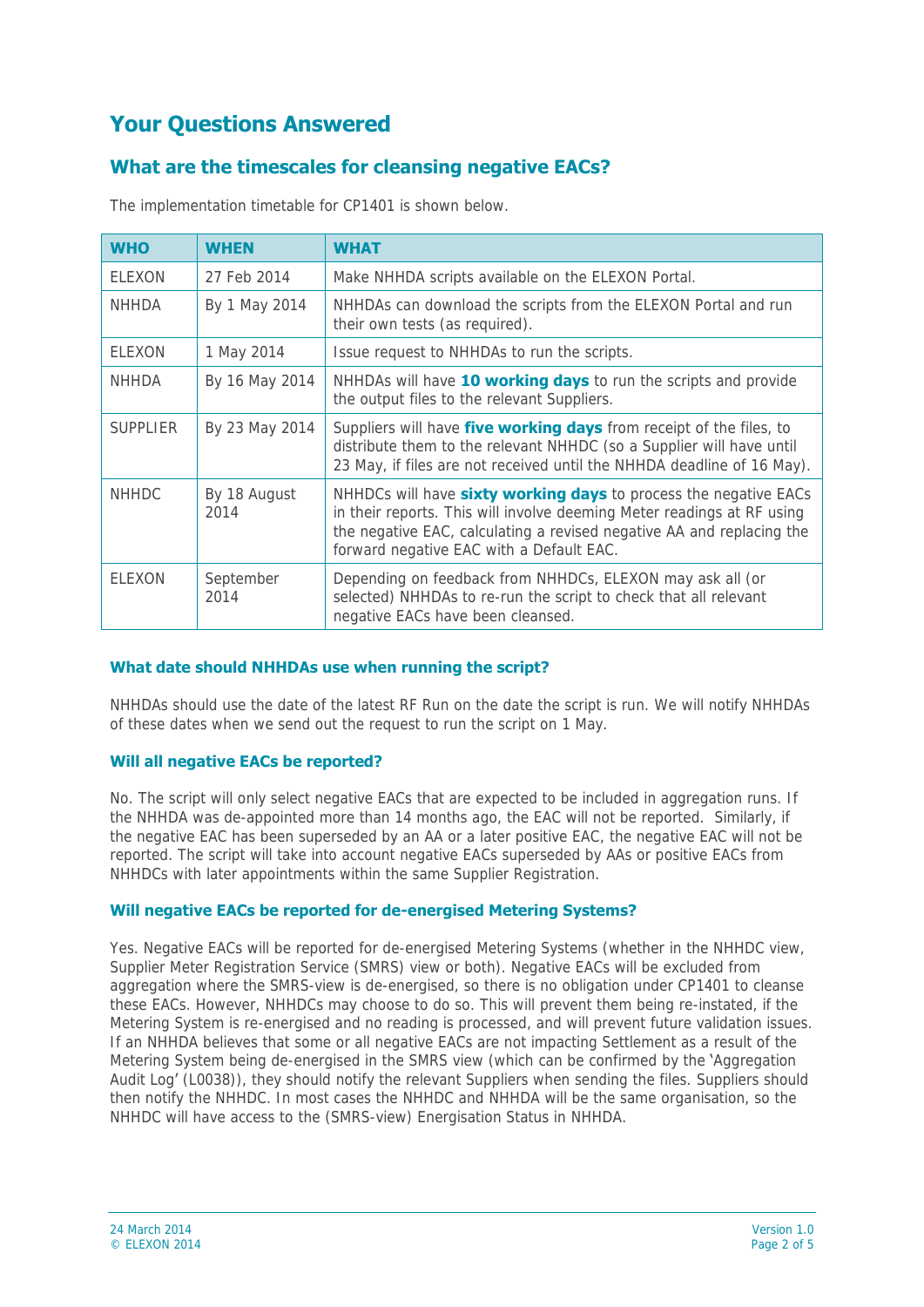## **Will Suppliers and NHHDCs receive reports if they have no negative EACs?**

Yes. Suppliers and NHHDCs should receive 'null' reports, even if they have no negative EACs. This will act as a completeness check. If no reports are received, this would indicate a communications breakdown and should be reported to the NHHDA or Supplier as appropriate.

## **If there has been a change of NHHDC, which NHHDC will the EAC be reported to?**

Negative EACs will be reported to the latest appointed NHHDC within the Supplier registration.

#### **As both an NHHDC and NHHDA, Do we have to send the output files via the Supplier?**

Yes, Suppliers need to have a view of how many negative EACs are still being settled in relation to their Ids so that they can assess the impact of their removal. It would be advisable for NHHDCs to wait to receive files from the Supplier, even if they have generated them in their capacity as NHHDA. However, this could be varied by agreement with the Supplier.

#### **As an NHHDC, what do we need to do with the report?**

For each negative EAC reported, you need to deem a reading in the 'RF Window' (see below). You should determine the reading using a Deemed Meter Advance for the period between the last valid reading and a date within the 'RF Window'. You should calculate the Deemed Meter Advance using the negative EAC. You should then use the Deemed Meter Advance to calculate an AA and forward EAC. The AA will have the same value as the negative EAC, so will prevent changes to data in the 'Crystallised Period' (i.e. the range of Settlement Dates for which RF Runs have already taken place and for which data cannot be amended unless subject to an upheld Trading Dispute). The EAC/AA system will replace the negative forward EAC with a positive Default EAC. This process is very similar to the GVC process.

#### **What process should be followed for de-energised sites?**

The replacement of negative EACs is optional for Metering Systems that are de-energised according to the SMRS view in NHHDA. No energy will have been settled at RF while the Metering System was deenergised. So a zero advance should be submitted for the EAC/AA calculation. Or a Default EAC (with an effective date in the 'RF Window'). The latter may be more practical where the Meter has been removed.

## **What is the 'RF window'?**

This is the window of time between five and 20 working days before the RF Run being carried out for a particular Settlement Day. The window allows time for the deemed reading and its associated EAC to be processed by the NHHDC, NHHDA and the Supplier Volume Allocation Agent (SVAA) without changing data for Settlement Dates in the Crystallised Period.

#### **Some of the negative EACs have been effective for several years. How do we deal with Meter Advance Periods of longer than two years?**

The NHHDC may need to perform more than one Deemed Meter Advance calculation and more than one EAC/AA calculation per Metering System. Each of these calculations should use the negative EAC to prevent changes to crystallised data. So even though the EAC/AA system will replace a negative EAC by a Default EAC, the Default EAC should be replaced by the original negative EAC. This should be repeated for all interim calculations. For the final calculation, (i.e. where a reading is deemed close to the date of the latest RF run), the positive Default EAC value calculated by the EAC/AA system should be left in place.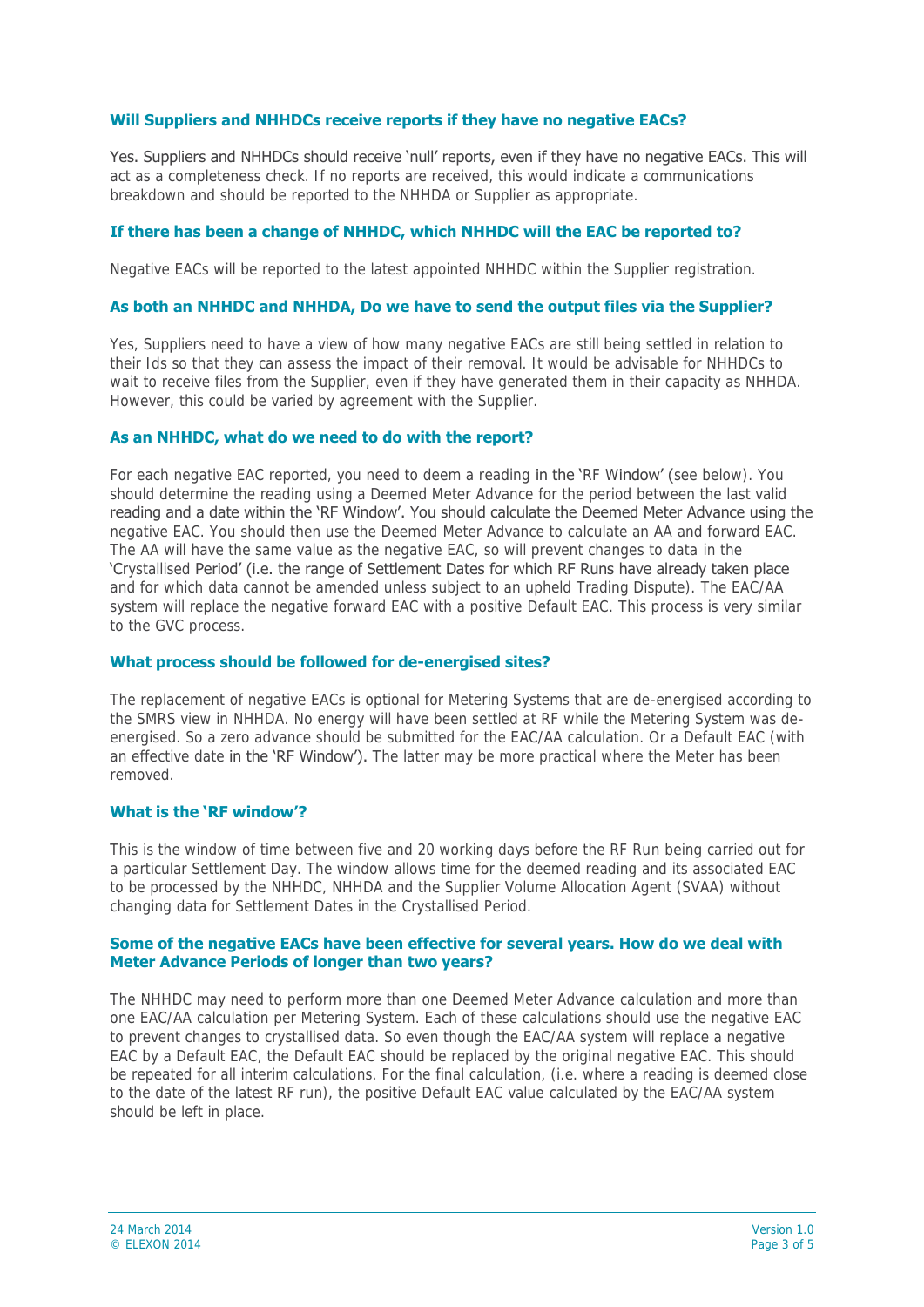### **As an NHHDC, what do we need to do send to the NHHDA?**

The Default EAC should be sent to the NHHDA. The negative AA(s) created by the process does not need to be sent to the NHHDA, but can be sent if the NHHDC system is designed to always send AA/EAC pairs. If no Dispute Final (DF) Run is carried out, the negative AA will not be used. If a DF Run is carried out, the negative AA should have the same value as the negative EAC it replaced, so there will be no change to data in the Crystallised Period.

NHHDCs should pay particular attention to any Failed Instructions (D0023) generated as a result of negative EAC cleansing, as these indicate that the negative EAC hasn't been replaced in the NHHDA database.

## **What happens if there is a change of NHHDA or a reading is processed after the script has been run?**

Suppliers have five working days to distribute the NHHDA reports and NHHDCs have 60 working days to replace negative EACs. During this period there may have been a change of circumstances, such as a change of NHHDA or processing of a reading, which means that the negative EAC is no longer impacting Settlement. NHHDCs do not need to use the EAC replacement process, if they can establish with a reasonable degree of certainty that the EAC will no longer impact Settlement. There is, of course, no harm in replacing all negative EACs, whether they are having an impact on Settlement or not, so long as the deeming process is used.

### **Will this impact Supplier performance against PARMS Serial SP08a?**

Yes it will. PARMS serial SP08a<sup>1</sup> is calculated by dividing a Supplier's AA volumes by the total NHH volumes (i.e. AAs plus EACs). Negative EACs will have the effect of artificially flattering a Supplier's performance against this serial. Removing the negative EACs will mean that future SP08a values will be a truer representation of actual performance. However, Suppliers with large volumes of negative EACs will notice a drop in their SP08a performance. If Suppliers have rectification plans to improve SP08a, we recommend that they revisit these plans in the light of the reports from the NHHDAs.

### **Is this a 'one-off' exercise?**

In all likelihood, yes. If the data cleanse is successful all residual negative EACs impacting Settlement should be replaced. CP1311 prevented new negative EACs being generated by the EAC/AA system (though there is a small possibility that they could be created outside the EAC/AA system or become active again due to an NHHDA re-appointment or the withdrawal of subsequent EAC/AAs). If any evidence arises of negative EACs we may repeat the exercise, but hopefully this will not be needed. BSCP504<sup>2</sup> allows for the possibility of a re-run with reduced timescales of 10 working days for NHHDCs to replace negatives.

### **Where are the requirements set out?**

You can find the NHHDA and Supplier obligations in BSCP505<sup>3</sup> 1.6.2 and the NHHDC obligations in BSCP504 3.3.11.3, 3.4.2.2 and 4.5.2 r.

 $\overline{a}$ 

<sup>&</sup>lt;sup>1</sup> Serial SP08 is 'Energy and Metering Systems on Annual Advances and Actual Readings at Each Volume Allocation Run'. SP08a applies to NHH Metering Systems.

<sup>&</sup>lt;sup>2</sup> Non-Half Hourly Data Collection for SVA Metering Systems Registered in SMRS

<sup>&</sup>lt;sup>3</sup> Non-Half Hourly Data Aggregation for SVA Metering Systems Registered in SMRS